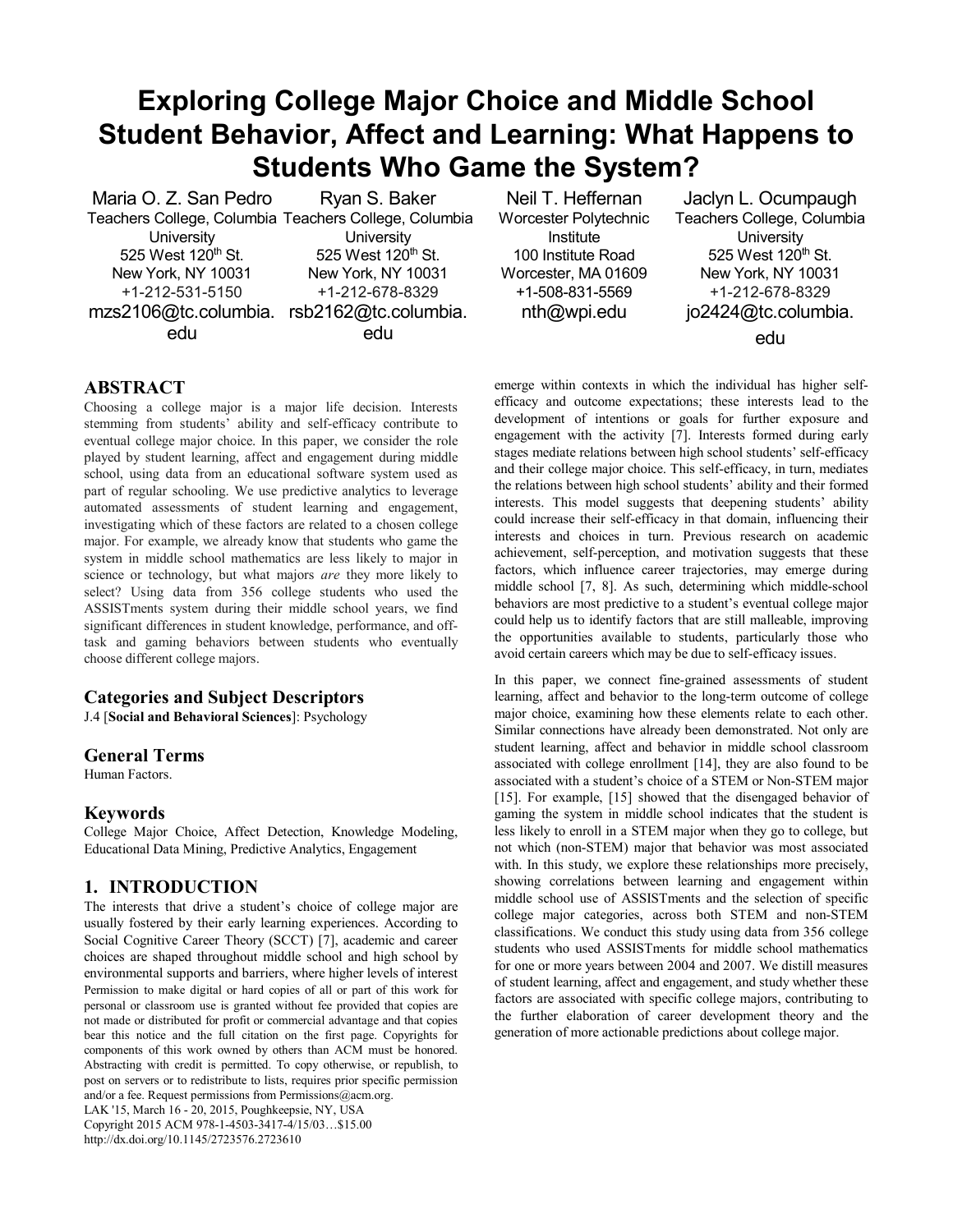# **2. METHODS**

## **2.1 Data Source: The ASSISTments System**

This study explores student outcomes from their interactions with the ASSISTments system [12]. ASSISTments *assesses* a student's knowledge while *assisting* them in learning, providing teachers with formative assessment of students as the students' progress in their acquisition of specific knowledge components. Within the system, each problem maps to one or more cognitive skills. When students working on an ASSISTments problem answer correctly, they proceed to the next problem. When they answer incorrectly (Figure 1), the system scaffolds instruction by dividing the problem into component parts, stepping students through each before returning them to the original problem (as in Figure 2). Once the correct answer to the original question is provided, the student is advanced to the next question. Teachers can assign both in-class assignments and homework with ASSISTments, which provides them with the performance data needed to track misconceptions and discuss them in class.



**Figure 1. Example of an ASSISTments problem.** 



**Figure 2. Example of Scaffolding and Hints in an ASSISTments Problem.**

# **2.2 Data**

### *2.2.1 College Major Choice Data*

For this study, over 2,500 students who used ASSISTments during their middle school mathematics classes in 2004-2007 were invited to partake in a survey about their post-high school academic and career achievements. These students were drawn from three school districts in the Northeastern US. One was a low-performing district in a large, urban area, serving large proportions of students who are English language learners and/or who are eligible for free or reduced-price lunches. The other two districts are from suburban, middle-class populations.

425 students responded to this survey, which asked students to specify the degree program(s) they were enrolled in (if any), whether they were engaged in full or part-time employment, and what their current employment was. Of 425 respondents, 365 indicated that they were enrolled in a degree program. Majors were grouped into eight general classifications provided by The College Board [16], and each student in our sample was labeled accordingly: Arts & Humanities (ArtsH), Business (Busi), Health & Medicine (HealthMed), Interdisciplinary Studies (Inter), Public & Social Services (PubSoc), Science, Math & Technology (SciMathTech), Social Sciences (SocSci), and Trades & Personal Services (TrPerServ). For the purpose of comparing our middle school factors to each of these classifications, we removed one classification with only 9 students (the "Trades & Personal Services") leaving 356 students in the study.

### *2.2.2 Middle School Data from ASSISTments*

Log files of student interactions ASSISTments were obtained for these 356 respondents, who generated a total of 311,450 actions by answering a total of 160,128 original and scaffolding problems, with an average of 450 problems per student. As discussed below, previously developed models of knowledge, affect, and behavior [9, 10] were applied to this data and used as features in our final predictive model of college major choice.

# **2.3 Computing Student Knowledge, Engagement, and Affect**

The features evaluated for each college major group were generated using automated detectors of student engagement and learning previously developed and validated for ASSISTments. These included models of student knowledge, disengagement, and educationally-relevant affective states. Information about usage, such as the proportion of correct actions and the number of tutor actions made by the student – a proxy for overall usage were used as features as well. Each of the detectors was applied to every action in the data set for these 356 students who used the system, in the same fashion as in previous publications.

### *2.3.1 Student Knowledge*

Corbett and Anderson's [5] Bayesian Knowledge Tracing (BKT) model, a knowledge-estimation model that has been used in a number of ITS systems, was applied to the study data set. BKT infers students' latent knowledge from their performance on problems involving the same set of skills. Each time a student attempts a problem or problem step for the first time, BKT recalculates the estimates of that student's knowledge for the skill involved in that problem, and were applied to each of the student's subsequent attempts on that problem.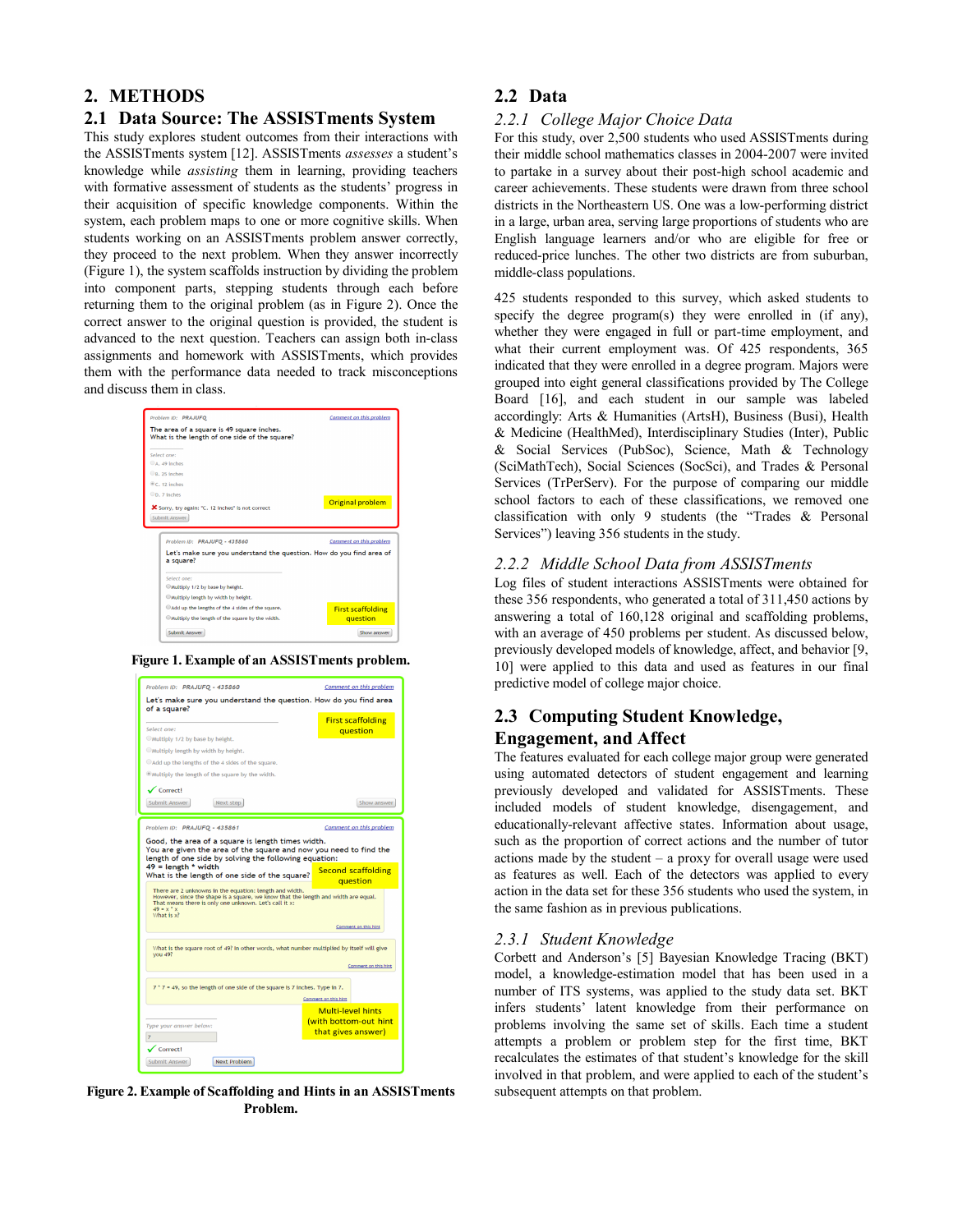### *2.3.2 Affect and Disengaged Behaviors*

To obtain assessments of affect and disengagement, we leveraged existing detectors within ASSISTments [10]. Detectors of four affective states were utilized: boredom, engaged concentration, confusion and frustration. Detectors of three disengaged behaviors were also utilized: off-task, gaming, and carelessness. Due to results concerning population validity among our affect detectors [9], two sets of detectors were used. Data from students who attended urban schools were labeled using models optimized for students in urban schools [9, 10], and data from students who attended suburban schools were labeled using models optimized for students in suburban schools [9].

Except for carelessness (explained in the next section), affect and behavior detectors were developed in a two-stage process: first, student affect labels were acquired from field observations conducted using the BROMP protocol and HART Android app which time-stamps each observation (reported in [10]), and then those labels were synchronized with the log files generated by ASSISTments at the same time. This process resulted in automated detectors that can be applied to log files at scale, specifically the data set used in this project (action log files for the 356 students). Detectors were constructed using only log data from student actions within the software occurring at the same time as or before the observations. They were applied to our dataset, producing confidence values for each construct that was averaged across the log data for each student. These confidences were rescaled as in [10, 14], in order to correct for bias caused by resampling during training.

#### *2.3.3 Carelessness*

Carelessness is operationalized using contextual slip estimates the probability that despite knowing the skill to answer an item, a specific incorrect action made by the student for that item is the result of slip or carelessness (see [1]). The probability of carelessness/slip is assessed contextually and is different for each student action depending on the context of the student error, which may include speed of the action, and the student's history of helpseeking from the tutor. This study uses carelessness models that were previously constructed for ASSISTments [10].

### **2.4 Statistical Tests and Modeling**

For each of the constructs assessed through student log files, aggregate student-level predictor variables were created by taking the average of the predictor feature values for each student. Hence, a student has a single assessment for each construct. Preliminary analysis revealed that these features were generally not normally distributed in each of the college major groups. For this reason, non-parametric tests were used to analyze differences between different college major groups.

### **3. RESULTS**

## **3.1 Kruskal-Wallis Test**

We first examined the individual effects of each features, testing each to determine whether it appears in at least one college major group at significantly higher or lower values than are found in the other groups. We used the Kruskal-Wallis non-parametric test to evaluate the mean rank for each group. We also used the false discovery rate method to adjust the required alpha for significance and to reduce the occurrence of false positives, controlling for inflation of Type 1 error [3]. We found significant differences for

gaming the system ( $\chi^2$  = 22.767, p = 0.001, adjusted  $\alpha$  = 0.01), student knowledge ( $\chi^2$  = 21.884, p = 0.001, adjusted  $\alpha$  = 0.015), correctness ( $\chi^2$  = 25.086, p < 0.001, adjusted  $\alpha$  = 0.005), and carelessness ( $\chi^2$  = 16.758, p = 0.010, adjusted  $\alpha$  = 0.02) in at least one pair of major groups. Affective states were not significantly different between major groups.

We can determine which major groups are higher and lower for these features by conducting multiple pairwise comparisons using the Mann-Whitney U test. Tables 1-4 show adjusted p-values of comparisons done between pairs of major groups.

**Table 1. Multiple Comparisons for Correctness. (\*\* - significant; \* - marginally significant)**

| - зідшисані, — піагдшану зідшисані) |       |                                |          |         |            |
|-------------------------------------|-------|--------------------------------|----------|---------|------------|
| Pairwise Mean Ranks of              |       |                                | Mann-    | p-value | Adjusted   |
|                                     |       | Correctness                    | WhitneyU |         | α          |
| ArtsH                               |       | 49.42 Busi 38.61               | 548.00   | 0.058   | 0.024      |
|                                     |       | 41.88 HealthMed 38.31          | 614.00   | 0.511   | 0.040      |
|                                     |       | 29.54 Inter 21.13              | 207.00   | 0.041   | $0.021*$   |
|                                     |       | 29.85 PubSoc 19.52             | 173.00   | 0.012   | $0.014**$  |
|                                     |       | 57.85 SciMathTech 59.97        | 1153.00  | 0.780   | 0.050      |
|                                     |       | 60.69 SocSci 52.54             | 905.00   | 0.247   | 0.038      |
| Busi                                |       | HealthMed 60.75                | 1183.00  | 0.070   | 0.026      |
| 49.75                               |       | Inter 39.04                    | 637.00   | 0.627   | 0.048      |
|                                     |       | 41.82 PubSoc 35.39             | 538.00   | 0.212   | 0.036      |
|                                     |       | 42.56 SciMathTech 83.53        | 1837.00  | 0.002   | $0.005**$  |
|                                     |       | 61.23 SocSci 74.88             | 1937.00  | 0.087   | 0.033      |
|                                     | 62.98 |                                |          |         |            |
| Health                              |       | 42.15 Inter 30.58              | 434.00   | 0.034   | $0.019*$   |
| Med                                 |       | PubSoc 28.26                   | 374.00   | 0.010   | $0.010*$   |
| 42.31                               |       | SciMathTech 76.21              | 2051.00  | 0.156   | 0.031      |
|                                     |       | 65.94 SocSci 65.80             | 1993.00  | 0.526   | 0.043      |
|                                     | 70.17 |                                |          |         |            |
| Inter                               |       | 25.00 PubSoc 22.96             | 252.00   | 0.610   | 0.045      |
|                                     |       | 40.83 SciMathTech 63.11        | 680.00   | 0.004   | $0.007**$  |
|                                     |       | 43.79 SocSci 56.34             | 751.00   | 0.079   | 0.029      |
|                                     |       | PubSoc 35.26 SciMathTech 63.68 | 535.00   | < 0.01  | $0.002***$ |
|                                     |       | 39.48 SocSci 56.79             | 632.00   | 0.016   | $0.017**$  |
| SciMathTech                         |       |                                |          |         |            |
|                                     |       | 96.70 SocSci 77.18             | 2926.00  | 0.011   | $0.012***$ |

In Table 1, students enrolled in Interdisciplinary Studies and Public & Social Services majors show lower performance (less correctness) in middle school usage of ASSISTments, compared to students enrolled in Arts & Humanities or Health & Medicine. Additionally, Public & Social Services majors were less correct in middle school than Social Sciences majors. On the other hand, students in Science, Math & Technology majors show better performance than those who major in Business, Interdisciplinary Studies, or Public & Social Services, and Social Sciences. This complements our results for student knowledge (Table 2), where Science, Math & Technology majors showed higher knowledge than students who majored in Business, Interdisciplinary Studies or Public & Social Services.

**Table 2. Multiple Comparisons for Student Knowledge. (\*\* - significant; \* - marginally significant)**

|                        | $5 - 1111110011100$<br>$max_{s}$ |                         |          |         |          |  |
|------------------------|----------------------------------|-------------------------|----------|---------|----------|--|
| Pairwise Mean Ranks of |                                  |                         | Mann-    | p-value | Adjusted |  |
| Student Knowledge      |                                  |                         | WhitneyU |         | α        |  |
| ArtsH                  |                                  | 48.38 Busi 39.09        | 575.00   | 0.103   | 0.026    |  |
|                        |                                  | 41.35 HealthMed 38.58   | 628.00   | 0.611   | 0.045    |  |
|                        |                                  | 29.58 Inter 21.08       | 206.00   | 0.040   | 0.014    |  |
|                        |                                  | 28.88 PubSoc 20.61      | 198.00   | 0.043   | 0.019    |  |
|                        |                                  | 55.15 SciMathTech 60.73 | 1083.00  | 0.463   | 0.038    |  |
|                        |                                  | 58.00 SocSci 53.39      | 975.00   | 0.513   | 0.040    |  |
| Busi                   |                                  | 50.98 HealthMed 59.40   | 1253.00  | 0.165   | 0.033    |  |
|                        |                                  | 41.96 Inter 38.71       | 629.00   | 0.569   | 0.043    |  |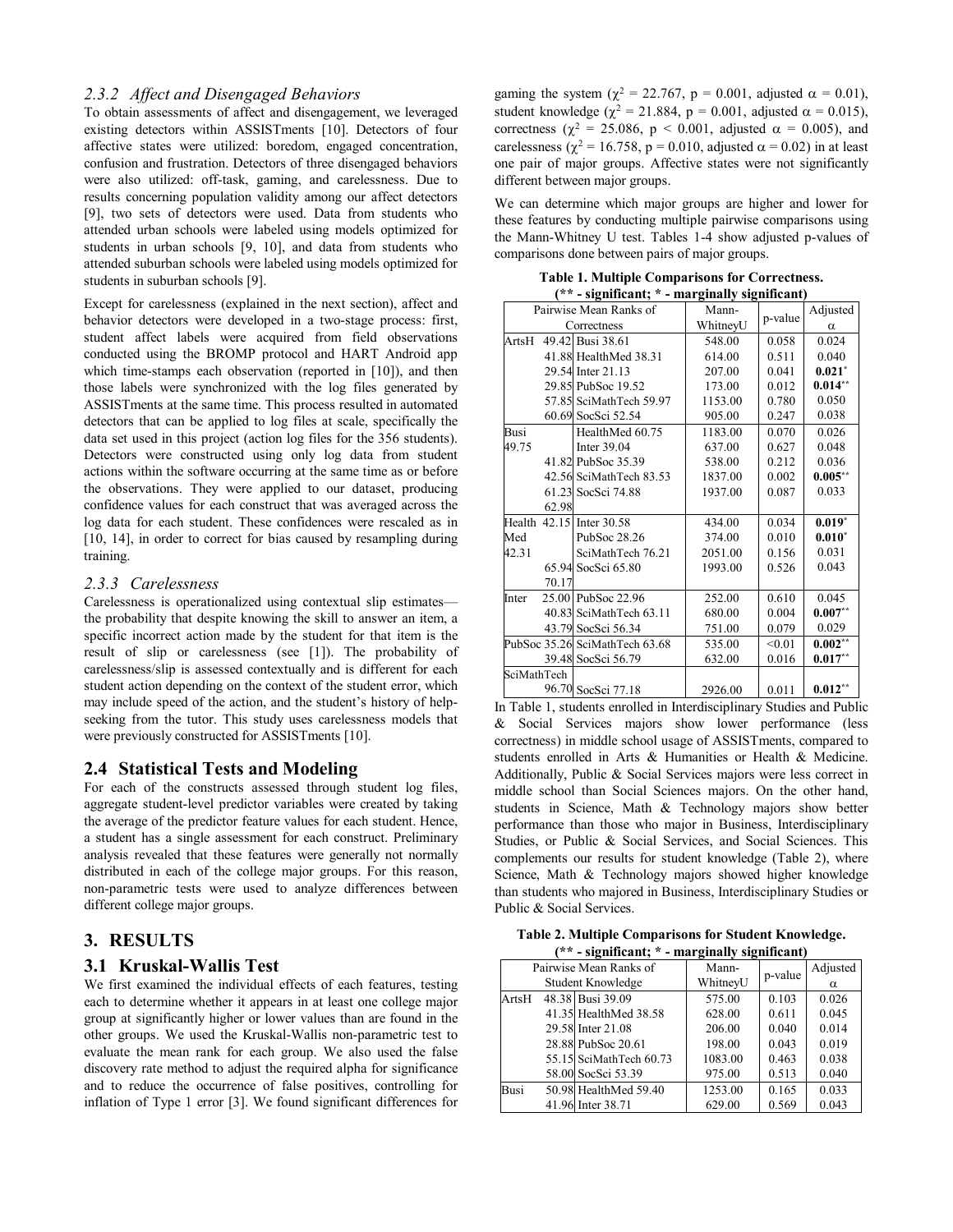|                    |       | 42.07 PubSoc 36.61             | 566.00  | 0.341 | 0.036     |
|--------------------|-------|--------------------------------|---------|-------|-----------|
|                    | 61.11 | SciMathTech 83.61              | 1830.00 | 0.002 | $0.005**$ |
|                    |       | 63.54 SocSci 74.49             | 1969.00 | 0.115 | 0.029     |
| Health             |       | 41.67 Inter 31.63              | 459.00  | 0.065 | 0.024     |
| Med                |       | 41.37 PubSoc 30.39             | 423.00  | 0.044 | 0.021     |
|                    |       | 65.23 SciMathTech 76.61        | 2014.00 | 0.116 | 0.031     |
|                    |       | 68.69 SocSci 66.74             | 2070.00 | 0.777 | 0.050     |
| Inter              |       | PubSoc 23.13                   | 256.00  | 0.670 | 0.048     |
| 24.83              |       | SciMathTech 63.37              | 656.00  | 0.002 | $0.007**$ |
|                    |       | 39.83 SocSci 56.78             | 715.00  | 0.042 | 0.017     |
|                    | 42.29 |                                |         |       |           |
|                    |       | PubSoc 37.70 SciMathTech 63.08 | 591.00  | 0.001 | $0.002**$ |
|                    |       | 41.00 SocSci 56.37             | 667.00  | 0.032 | 0.010     |
| <b>SciMathTech</b> |       |                                |         |       |           |
|                    | 95.04 | SocSci 79.04                   | 3078.00 | 0.036 | 0.012     |

**Table 3. Multiple Comparisons for Gaming the System. (\*\* - significant; \* - marginally significant)**

|             |       | Pairwise Mean Ranks of  | Mann-    | p-value | Adjusted $\alpha$ |
|-------------|-------|-------------------------|----------|---------|-------------------|
|             |       | Gaming the System       | WhitneyU |         |                   |
| ArtsH       |       | 37.15 Busi 44.21        | 615.00   | 0.216   | 0.031             |
|             |       | 37.62 HealthMed 40.44   | 627.00   | 0.603   | 0.046             |
|             |       | 21.58 Inter 29.75       | 210.00   | 0.048   | 0.019             |
|             |       | 19.69 PubSoc 31.00      | 161.00   | 0.006   | $0.005*$          |
|             |       | 63.96 SciMathTech 58.24 | 1080.00  | 0.451   | 0.038             |
|             |       | 50.69 SocSci 55.71      | 967.00   | 0.477   | 0.043             |
| Busi        |       | HealthMed 51.56         | 1303.00  | 0.278   | 0.033             |
| 58.14       |       | Inter 44.42             | 602.00   | 0.396   | 0.036             |
|             |       | 39.56 PubSoc 47.57      | 493.00   | 0.084   | 0.024             |
|             |       | 37.65 SciMathTech 68.11 | 1988.00  | 0.013   | $0.014***$        |
|             |       | 86.12 SocSci 67.89      | 2164.00  | 0.459   | 0.040             |
|             | 73.04 |                         |          |         |                   |
| Health      |       | 35.42 Inter 45.17       | 464.00   | 0.074   | 0.021             |
| Med         |       | PubSoc 48.13            | 365.00   | 0.007   | $0.010**$         |
| 33.52       |       | SciMathTech 68.41       | 2016.00  | 0.118   | 0.026             |
|             |       | 79.76 SocSci 68.78      | 2027.00  | 0.632   | 0.048             |
|             | 65.48 |                         |          |         |                   |
| Inter       |       | PubSoc 24.91            | 255.00   | 0.655   | 0.050             |
| 23.13       |       | SciMathTech 54.20       | 708.00   | 0.007   | $0.007**$         |
|             |       | 75.00 SocSci 51.13      | 790.00   | 0.143   | 0.029             |
|             | 61.58 |                         |          |         |                   |
| PubSoc      |       | 83.30 SciMathTech 51.67 | 476.00   | < 0.001 | $0.002***$        |
|             |       | 68.00 SocSci 48.79      | 598.00   | 0.008   | $0.012**$         |
| SciMathTech |       |                         |          |         |                   |
|             |       | 79.16 SocSci 96.86      | 3004.50  | 0.036   | $0.017*$          |

Results for gaming the system (Table 3) show that students enrolled in the Public & Social Services majors are likely to exhibit this behavior at rates significantly higher than those found among students in Arts & Humanities, Health & Medicine, Social Sciences, and Science, Math & Technology. Students majoring in Business, Interdisciplinary Studies and Social Sciences (the groups whose gaming behaviors were not significantly lower than Public  $\&$ Social Service majors) were significantly more likely to game than students in Science, Math & Technology.

**Table 4. Multiple Comparisons for Carelessness. (\*\* - significant; \* - marginally significant)**

| Pairwise Mean Ranks of<br>Carelessness |            |                       | Mann-<br>WhitneyU | p-value | Adjusted $\alpha$ |
|----------------------------------------|------------|-----------------------|-------------------|---------|-------------------|
| ArtsH                                  |            | 48.23 Busi 39.16      | 579.00            | 0.112   | 0.029             |
|                                        |            | 39.69 HealthMed 39.40 | 671.00            | 0.958   | 0.050             |
|                                        |            | 29.15 Inter 21.54     | 217.00            | 0.065   | 0.010             |
|                                        |            | 28.27 PubSoc 21.30    | 214.00            | 0.089   | 0.019             |
|                                        |            | 54.65 SciMathTech     | 1070.00           | 0.413   | 0.036             |
|                                        | 56.0460.87 |                       | 1026.00           | 0.774   | 0.043             |
|                                        |            | SocSci 54.01          |                   |         |                   |

| <b>Busi</b> |            | 50.56 HealthMed 59.87    | 1229.00 | 0.125 | 0.031    |
|-------------|------------|--------------------------|---------|-------|----------|
|             |            | 41.70 Inter 39.33        | 644.00  | 0.679 | 0.040    |
|             |            | 41.40 PubSoc 38.26       | 604.00  | 0.584 | 0.038    |
|             |            | 62.18 SciMathTech        | 1891.00 | 0.004 | $0.002*$ |
|             |            | 62.9882.95               | 1937.00 | 0.087 | 0.017    |
|             |            | SocSci 74.88             |         |       |          |
| Health      |            | 41.31 Inter 32.42        | 478.00  | 0.103 | 0.024    |
| Med         |            | 40.73 PubSoc 31.83       | 456.00  | 0.103 | 0.021    |
|             |            | 66.56 SciMathTech        | 2083.00 | 0.199 | 0.033    |
|             |            | 68.6075.86               | 2075.00 | 0.795 | 0.045    |
|             |            | SocSci 66.80             |         |       |          |
| Inter       |            | 24.42 PubSoc 23.57       | 266.00  | 0.831 | 0.048    |
|             |            | 41.58 SciMathTech        | 698.00  | 0.006 | $0.005*$ |
|             | 43.6762.91 |                          | 748.00  | 0.075 | 0.014    |
|             |            | SocSci 56.38             |         |       |          |
|             |            | PubSoc 42.39 SciMathTech | 699.00  | 0.012 | $0.007*$ |
|             |            | 49.8761.90               | 733.00  | 0.104 | 0.026    |
|             |            | SocSci 55.56             |         |       |          |
| SciMathTech |            |                          |         |       |          |
|             |            | 93.93 SocSci 80.28       | 3180.00 | 0.074 | 0.012    |

Results for carelessness (Table 4) overlap with findings for correctness (Table 1) and knowledge (Table 2). Students enrolled in Science, Math & Technology majors showed higher carelessness during their middle school use of ASSISTments, compared to students enrolled in Business, Interdisciplinary Studies or Public & Social Services majors.

# **4. DISCUSSION AND CONCLUSION**

In this paper, we applied fine-grained models of student knowledge, student affect (boredom, engaged concentration, confusion) and behavior (off-task, gaming, slip/carelessness) to data from 356 college students who used an educational software in mathematics over the course of a year (or more) during their middle school. Our results show that success within middle school mathematics (indicated by correct answers and high probability of knowledge in ASSISTments) is more common in students who eventually enroll in Science, Math & Technology majors than in Business, Interdisciplinary Studies, Public & Social Services, or Social Sciences majors, a finding that aligns with studies that conceptualize high achievement as a sign of STEM major readiness and enrollment in STEM programs [17].

The disengaged behavior of gaming the system during middle school mathematics is found to be associated more with students enrolled in Business, Interdisciplinary Studies, Public & Social Services, and Social Sciences, and less with students enrolled in Science, Math & Technology. This association is not yet fully understood. Previous research has shown that gaming negatively impacts learning [4], but it is also a particularly strong indicator of disengagement with mathematics, suggesting that students' lack of interest in STEM majors may manifest early. If gaming reduces the likelihood of pursuing Science, Math & Technology major because it reduces learning, remediation may be relatively easy. Gaming's effects on learning can be successfully remediated through alternate opportunities to learn the bypassed material [2]. However, if gaming is instead an early indicator of lack of interest in pursuing a Science, Math & Technology major, remediation may be more difficult, but perhaps not necessary. (The world needs people in a range of professions, though one hopes that these gaming behaviors will not convey to other domains, as they are just as problematic in business or the social sciences as in STEM careers [cf. 13].)